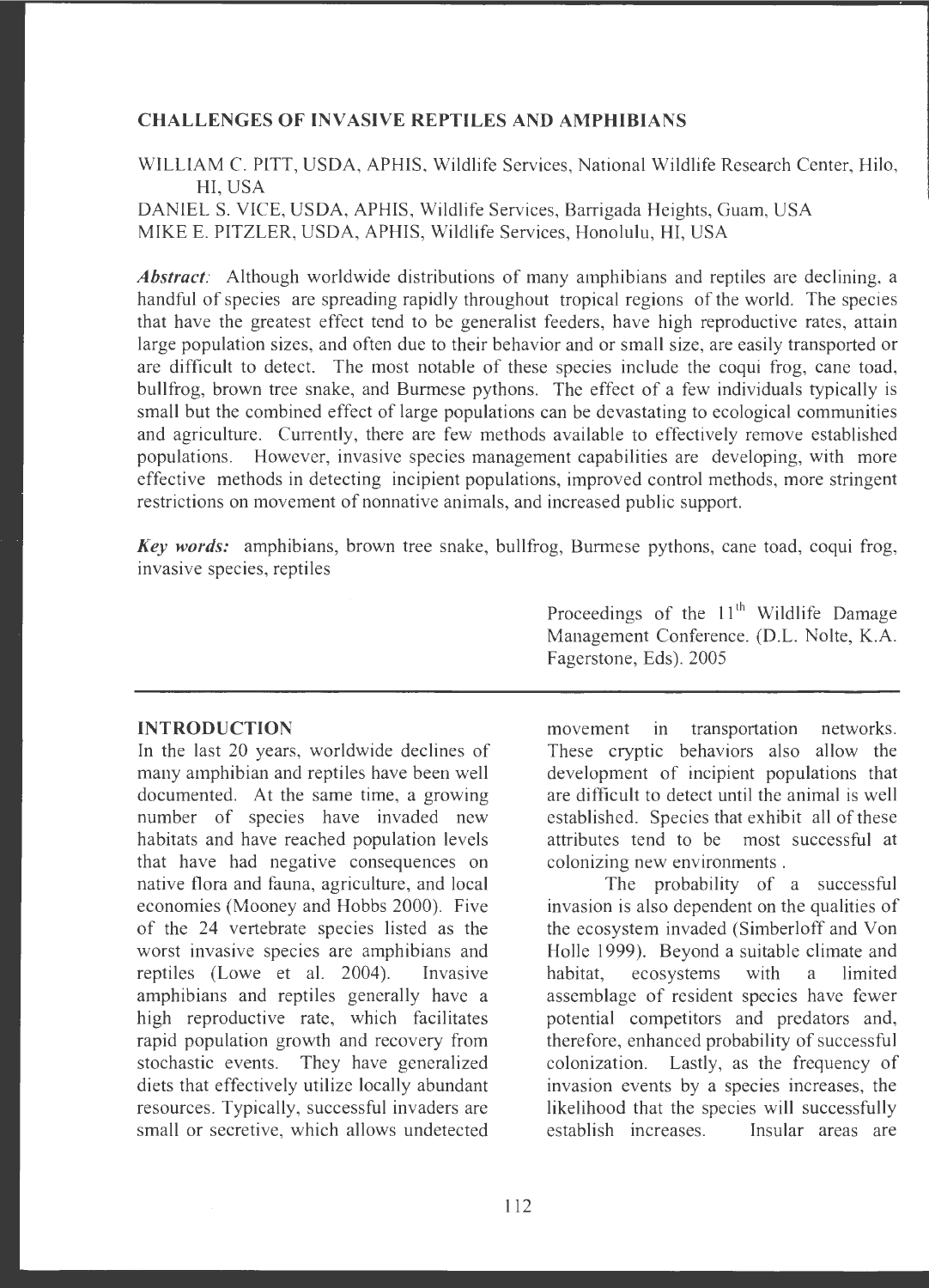generally more susceptible than mainland areas, as islands support few predators or competitors, often receive heavy air and sea traffic, and typically provide a favorable climate for many potentially invasive species (Elton 1958, Simberloff 1995). Currently, 33 non-native amphibians and reptiles have been established in Hawaii and more species continue to arrive (M. Wilkinson, Hawaii Department of Land and<br>Natural Resources. personal Resources, personal communication). For example, six snake species have been intercepted in transportation networks in the Pacific and at least six species of frogs have established populations in Guam in the past three years (D. Vice, personal communication). While the mechanism for arrival differs among locales and species, the rapid and expanding colonization of invasive reptiles and amphibians is affecting ecological and economic systems worldwide.

The pathways that transport invasive species are varied and likely increasing. Rapid increases in global transportation networks move people and commodities to previously remote destinations, increasing the homogeneity of global floral and faunal communities (Mack et al. 2000). Generally,<br>species are either accidentally or species are either accidentally or<br>intentionally transported. Accidental transported. Accidental movements include stowaways in air and sea cargo, shipping containers that holds cargo,<br>or vessels that move people and or vessels that move people and<br>commodities (e.g., brown treesnake)  $(e.g., brown trees make)$ . hitchhikers on agricultural products (e.g., coqui frogs, geckos, blind snakes) and pet<br>escanes (e.g., pythons, and Jackson  $(e.g.,$  pythons and Jackson chameleons). Intentional releases include those that were intended to provide food for people (e.g. , bullfrogs and turtles), to combat other species (e.g., cane toads and poison dart frogs), or for aesthetic reasons (e.g., veiled chameleons). Although many intentional releases are altruistic in intent, some are for insidious or financial reasons.

Species smuggled and released for the pet trade are increasing threats, especially in tropical environments and difficult to prevent as border security measures and the realignment of customs inspections are not focused on invasive species.

# **HIGHLIGHTED SPECIES**

Several species have become widely publicized for their overall effect as invasive species or as successful invaders in multiple<br>regions. To understand the effects of To understand the effects of invasive amphibians and reptiles and potential problems with control efforts, we provide a brief summary of several noteworthy species. Further, we provide a brief discussion regarding the social, biological, and political complexity of the invasive species issue.

# **Coqui Frogs**

The coqui frog *(Eleutherodactylus coqui)* was introduced into Hawaii during 1988-1995, likely from infested plant shipments from Puerto Rico (Kraus et al. 1999). Sizeable populations are now found on the islands of Hawaii, Maui, Oahu, and Kauai. The super-abundant terrestrial frog threatens Hawaii's multi-million dollar floriculture, nursery, real estate, and tourist industries, as well as its unique ecological systems (Beard and Pitt 2005). Effects from the coqui are predominantly associated with the frog's piercing call (80-90 dBA at 0.5 m) and the extremely high population densities that have exceeded 50,000 individuals ha in Hawaii. Beyond the noise nuisance, the loud nighttime choruses of male frogs has affected real estate values, as people desire coqui free property (A. Hara, University of Hawaii, unpubl. data). The floriculture industry may also be affected through the refusal of export shipments, reduced sales, and increased costs associated with control and quarantine efforts. Further, the frogs may affect native insect populations, forest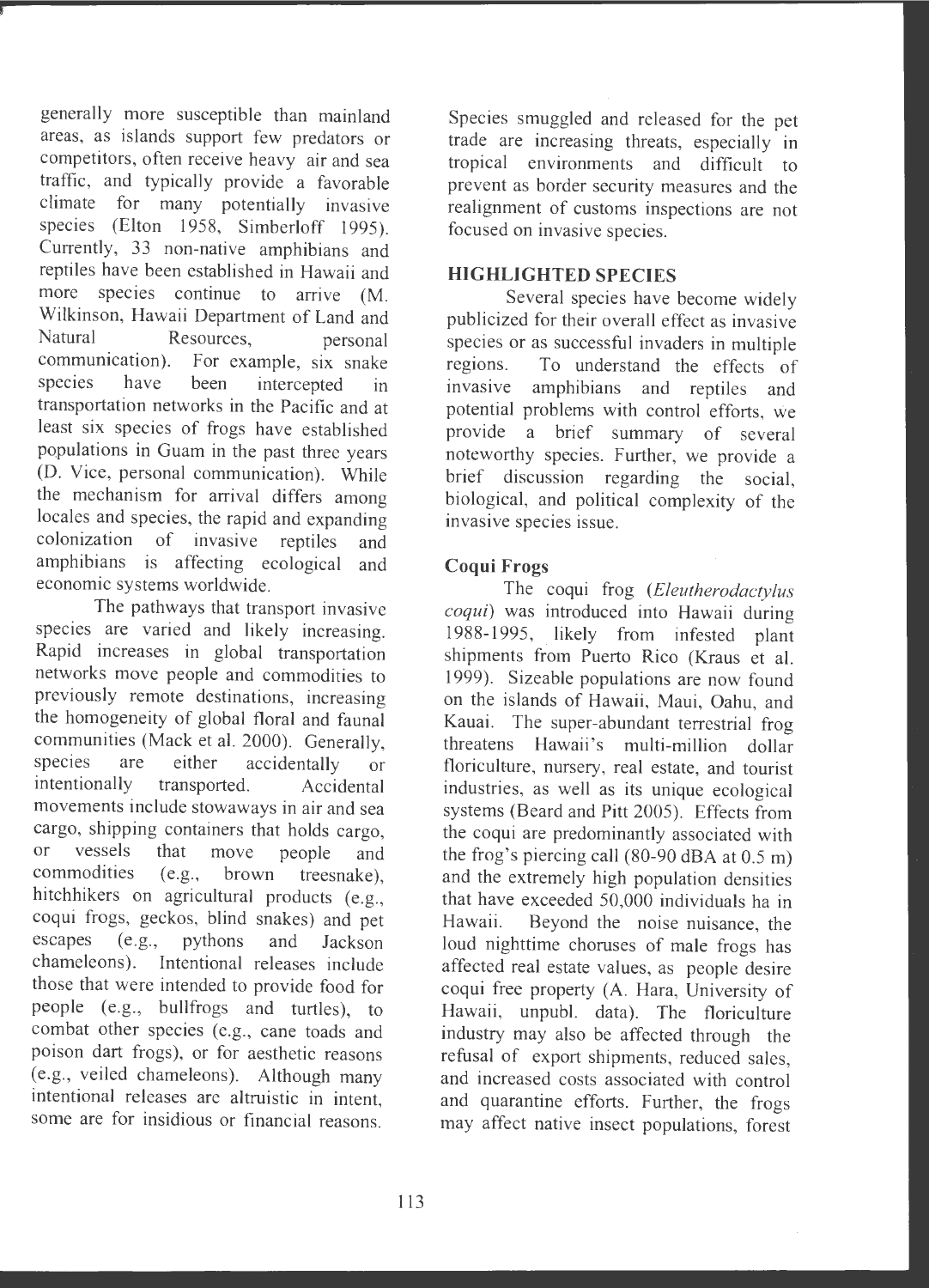nutrients, compete with native birds and bats, and alter ecosystem processes (Beard and Pitt 2005). Due to the high densities of frogs and their present range, few options exist for control of wild populations. Mechanical controls include hand capturing, habitat alteration, and trapping. These methods have limited effectiveness, as the logistic constraints in applying across a large, complex environment with heavy frog populations preclude large-scale application. Some success has been documented using hot water treatments for quarantine efforts in ornamental plant shipments (M. Wilkinson, pers. comm.). Biological control or the release of organisms to combat the frog likely will have little success and could have many unintended consequences. Unfortunately, disease organisms have a low potential for controlling coqui frogs in Hawaii, primarily because viruses and diseases are most effective when applied to small populations of species with low reproductive capacity (Brauer and Castillo-Chavez 2001, Daszak et al. 2003). In large populations, diseases may induce temporary population declines, but surviving individuals may develop resistance, resulting in population levels similar to those pre-treatment. As most of the major frog diseases infect tadpole stages (Daszak et al. 2003), coqui, which develop directly into tiny frogs inside terrestrially-deposited eggs, are less likely to be affected by disease organisms. Although many frogs are quite susceptible to a variety of chemicals, the terrestrial coqui frog has been unaffected by a wide range of potential pesticides. Currently, only citric acid and hydrated lime have proven to be effective and registered for use to combat the frogs (Pitt and Sin 2004a, Pitt and Doratt 2005). Although these chemicals are effective if sprayed directly on the frogs, there are limitations with these products, including varying efficacy affected by weather conditions,

potential phytotoxicity to plants, high costs associated with repetitive spraying of large areas, access to remote or private land, and other factors (Pitt and Sin 2004b).

#### **Burmese Pythons**

Burmese pythons (Python molurus *bivittatus)* became established in Everglades National Park during the 1990s as the result of unwanted or accidentally released pets (S. Snow, National Park Service, pers. comm.). Burmese pythons, native to Southeast Asia, are large snakes  $(>7 \text{ m})$  with high reproductive rates and are common pets in the United States (Pough et al. 1998). Pythons may compete with native snake species, prey on many native mammals and birds, transmit disease to native reptiles, and disturb visitors due to their large size. The number of snakes removed has quickly increased in recent years and may represent a rapidly increasing population (S. Snow, unpubl. data.). Sources of mortality for the snakes in the Park include motor vehicles, mowing equipment, fire, and possibly alligators (S. Snow, unpubl. data). Currently, management actions center on direct control and education efforts to prevent further introductions. Control techniques include trapping, hand capture, and early detection using dogs.

### **Bullfrogs**

Bullfrogs *(Rana catesbeiana)* from the eastern United States were widely introduced from 1900-1940 into many western states, including Hawaii, as a food resource. Bullfrogs are responsible for significant ecological effects and have been difficult to control as they are highly mobile, exhibit generalized eating habits, and have high reproductive capacity (Moyle 1973). Bullfrogs may cause the extirpation of other species due to intense predation and competition (Kats and Ferrer 2003), and may be a primary predator of several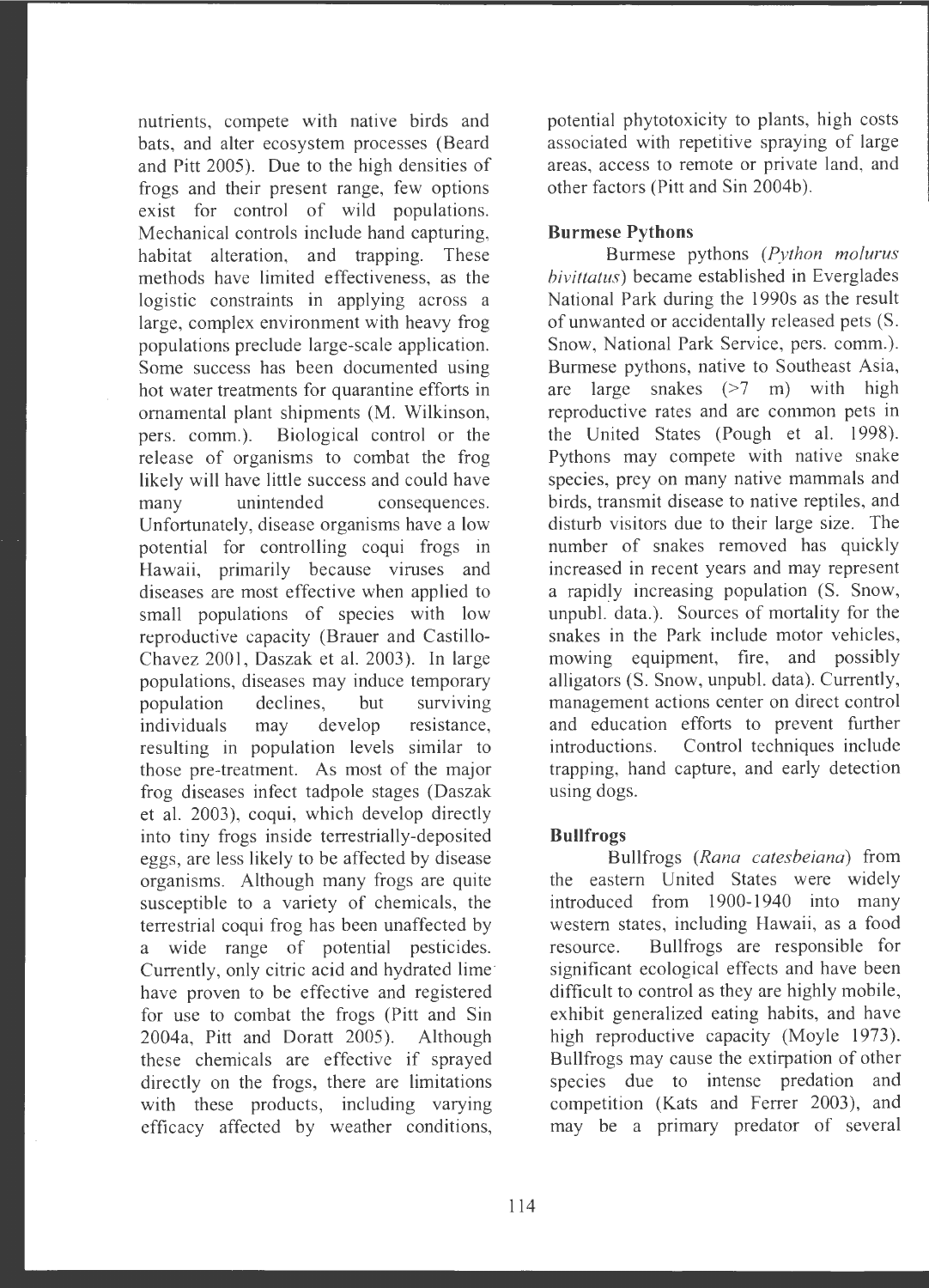federally endangered waterbirds in Hawaii. Management of bullfrog populations is difficult, in part due to commingling with native species in aquatic habitats. Adult frogs are removed by trapping or hand captures and tadpoles are destroyed by draining ponds or chemical treatment with limited success. Fencing may also be used to limit frog movements away from infested habitats.

#### **Cane Toads**

Giant neotropical *(Bufo marinus)* or cane toads were widely introduced from Central America into sugar cane producing regions worldwide to control beetles causing<br>damage to crops (McKeown 1978). crops (McKeown 1978). However, the effort had very limited success, as the beetles could climb into the vegetation to escape foraging toads. Cane toads may compete with native species for food, compete with native amphibians for breeding sites, and prey on a variety of invertebrate and vertebrate species (McCoid 1995, Catling et al. 1999, Williamson 1999,<br>Boland 2004). Further, native species Further, native species preying on cane toads may be poisoned by the toad's parotoid glands (McCoid 1995). The frogs also may be a nuisance when large numbers congregate for breeding in ponds or water features and may foul water sources. Australia has been aggressively pursuing control options but has had little success in developing effective methods (Luntz 1998). Currently, the only effective strategies are pond drying, hand capture, and trapping.

#### **Brown Treesnakes**

Brown treesnakes *(Boiga irregularis;*  BTS) were accidentally introduced into Guam shortly after World War II from their native range in Australia and Papua New Guinea. The slender arboreal snakes average approximately 1 m in length, with large individuals capable of exceeding 2.5 m. They have reached extremely high population levels (> 20 per acre) on Guam, in part because of abundant food and the lack of predators and ecological competitors. The extreme densities of BTS have resulted in the extirpation of most of Guam's native forest birds (9 of 11), reductions in native lizard populations, and extirpation of two of the three native bats (Savidge 1988, Rodda and Fritts 1992, Vice et al. 2005b). Beyond the severe ecological effects, brown treesnakes threaten human health and safety, agriculture, poultry production, and pets.. The snakes are poisonous and may cause trauma to small children, with numerous bites treated by medical facilities annually (Fritts et al. 1994). The largest economic impact from the snakes is the disruption of power systems. The aboreal snake frequently climbs utility poles, power lines, and other structures, searching for birds and lizards. Snakes occasionally disrupt these systems when they cross from grounded to live structures, causing an estimated 1.4 million (U.S. dollars) in damages from power outages (Fritts et al. 1999). The cryptic, nocturnal snake is especially adept at stowing in cargo and dispersing off Guam via commercial and military traffic (Vice and Vice 2004), creating substantial risk to surrounding islands. A variety of methods are employed to control snakes and restrict their access to aircraft and cargo leaving the islands, including hand capture off fences (Engeman and Vice 2001), trapping (Vice et al. 2005a), and inspection of outbound cargo using detector dogs (Vice and Engeman 2000, Vice and Pitzler 2002) . Other developing and potential methods include the use of oral toxicants, repellents, reproductive inhibition, and barriers.

# **Curious Skink**

Often the effects of invasive species are not predictable, and the combined effects of two or more invasive species may result in synergistic effects that exceed the sum of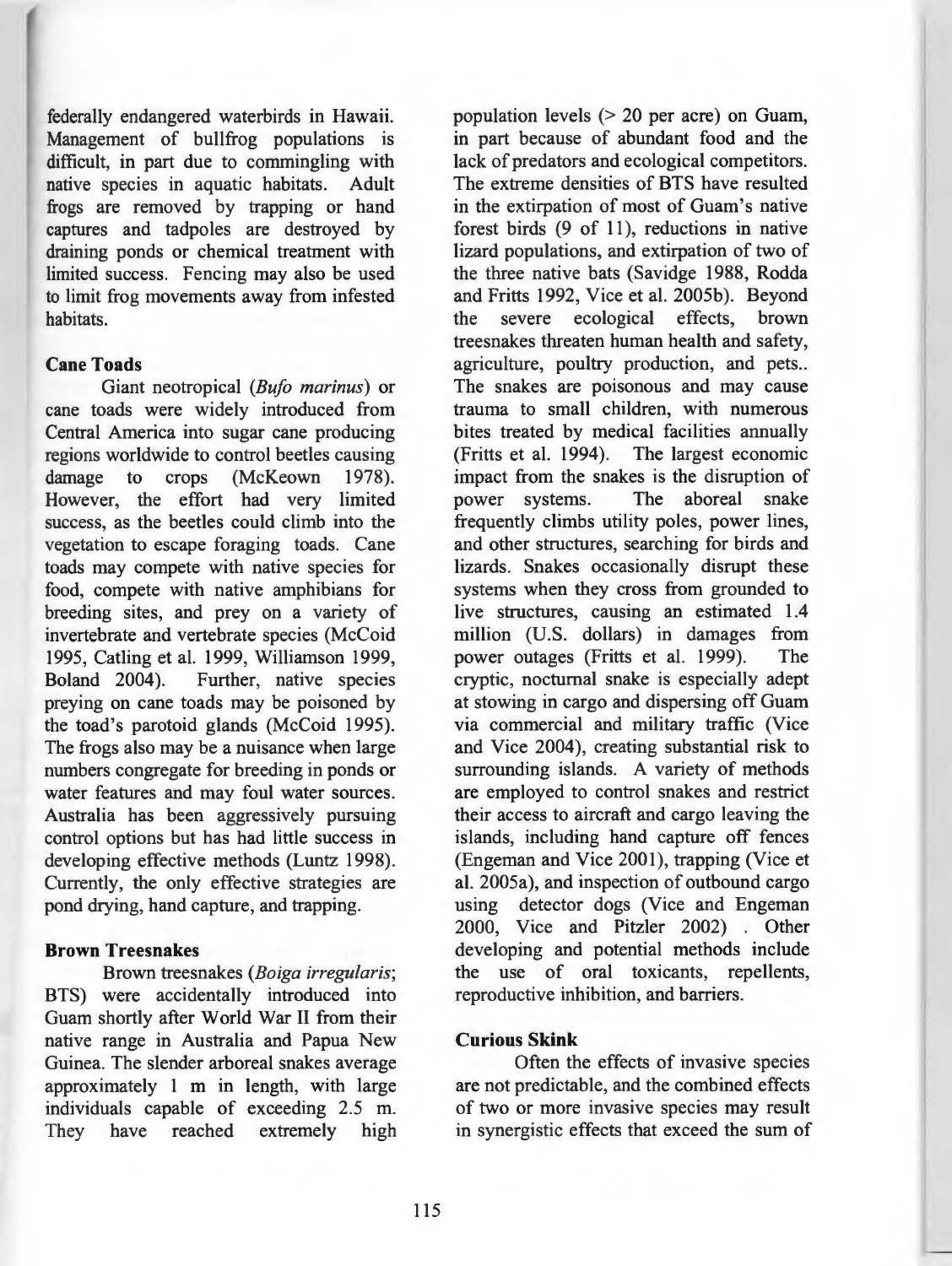the individual species effects. Such is the case of the curious skink (*Carlia ailanpalai) ,* skink , a small terrestrial lizard that was introduced to Guam in the 1960s (Zug 2004) . This lizard has reached extremely high population densities, (approaching 10,000 acre in snake-free areas) on Guam both in forested habitats and near human habitation (Campbell 1996). Due to sheer number of lizards, they may compete with native lizards for food and physically displace other native terrestrial skinks through territorial interactions. However, this is only a small part of the overall effect on Guam. The high population levels of the lizards have exacerbated other problems, as the skink serves as the primary food source supporting the abundant BTS population on island. The abundance of skinks in close proximity to human habitation brings snakes into contact with cargo facilities, power generation and distribution stations, and agricultural production, increasing the risk of snakecaused damages associated with these activities. The invasive skink has now colonized the remainder of the populated Northern Mariana Islands, and may increase the probability of successful colonization by the BTS, as the skink will provide an abundant ectothermic food source for juvenile snakes, should they reach the currently snake-free islands. Further, the skink population has facilitated growth in Guam 's population of native yellow bittern *(lxobrychus sinensis).* Increasing bittern populations near Guam 's airport has created an aviation safety risk, as bitterns frequently forage for skinks in the manicured turf around the airfield and are subsequently struck by aircraft (Vice and Pitzler 1999). Thus, a small invasive species with few predictable effects may cause a myriad of significant emergent effects.

#### **PRIORITIES OF INVASIVE SPECIES**

The priorities of invasive species management are generally divided between prevention and control. Prior to establishment, research and funding should go to prevention and early detection to decrease the potential for species becoming a problem. To increase the effectiveness of limited funding, a risk analysis should be performed to promote awareness of species that could cause significant effects. Further, coordination and cooperation among state and local agencies decreases the potential for duplicated efforts and increases the response efforts for incipient species. After a species has become established, research and funding is shifted to documenting effects of the species on ecological services, agriculture, and local economies. Development of control strategies and public awareness area are priorities after establishment to control the effects of the new species.

It is widely accepted that prevention is the preferred means of dealing with invasive species, as post-colonization eradication efforts require massive funding and resource commitments. Additionally, complete eradication of vertebrate species has rarely been accomplished in large landscapes. Unfortunately, the line that separates the priorities before and after establishment dictates the amount of funding available and the cost of the eradication effort. Prior to species establishment, the cost of controlling a species is low and the probability of success is high. However, the amount of funding and public interest in dealing with the potential problem is generally low at this time. Federal funding for research and interdiction efforts prior to species establishment is typically not a part of congressional funding . Funding for research and interdiction efforts is usually only secured with public support and congressional backing. After the species is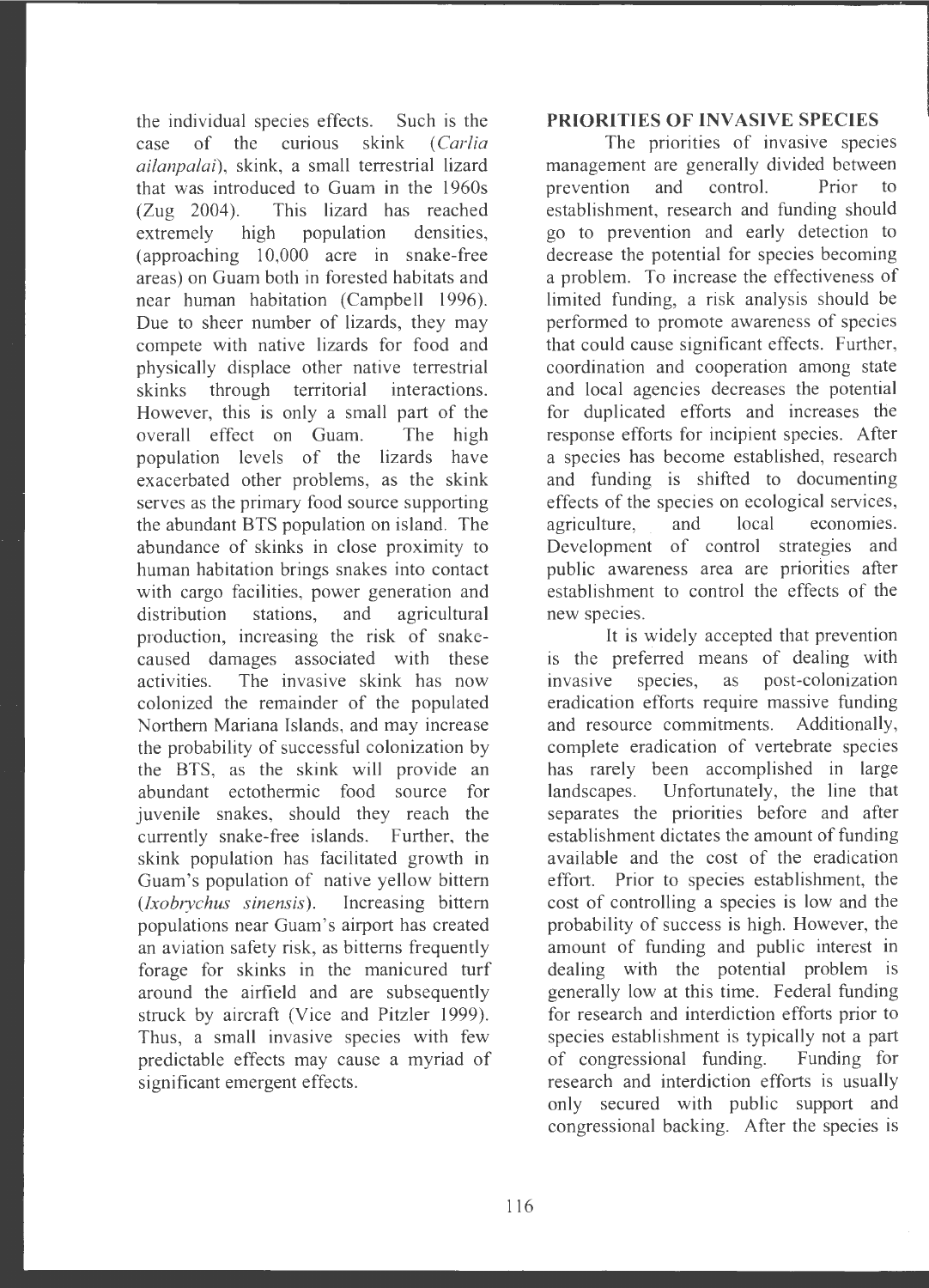established, funding typically becomes more available and public interest in dealing increases. Conversely, the costs of control and/or eradication efforts sky rocket and the probability of successful eradication drops after a species is established. This same scenario has been repeated in many areas with many species. A recent example is the above-mentioned case of the coqui frog in Hawaii. Although the species became established by the early 1990s in parts of some islands, no funding was available, even though the potential to eradicate was still high. The primary public opinion was that this was not a major problem and there were likely to be few negative consequences associated with this introduction. Ten years later, public opinion is extremely supportive of dealing with the issue and several studies have documented the effects of the frogs on ecological communities, real estate, agriculture, and human health (Kraus and Campbell 2002). To highlight this change, in March 2004, the Mayor on the island of Hawaii declared a state of emergency in dealing with the coqui situation. Unfortunately, this response occurred once the frog had populated massive tracts of habitat on the island, rendering eradication **unlikely.** 

In conclusion, invasive amphibians and reptiles are an increasing worldwide problem, causing a diverse array of problems that cannot be easily predicted. Invasive reptiles and amphibians may cause more significant problems on island systems than mainland areas. The number of new introductions is likely to continue escalating, as many pathways of invasion are not subject to stringent quarantine and/or control. Currently, there are few effective options in controlling established invasive reptile and amphibian species, and the cost for control efforts is often extreme once a species becomes widespread. Although politically challenging, the most cost

effective approach to invasive species management is to secure funding for research and interdiction efforts to prevent establishment.

# **LITERATURE CITED**

- BEARD, **K.H.,** AND W.C. PITT. 2005. Ecological consequences of the coqui frog invasion in Hawaii. Diversity and Distributions: In press.
- BOLAND, C.R.J. 2004. Introduced cane toads *Bufo marinus* are active nest predators and competitors of rainbow bee-eaters *Merops ornatus:* Observational and experimental evidence. Biological Conservation 120:53-62.
- BRAUER, F., AND C. CASTILLO-CHAVEZ. 2003. Mathematical models in population biology and epidemiology. Texts in applied mathematics. Springer Verlag, New York, NY, USA.
- CATLING, **P., A.** HERTOG, **R.** BURT, J. WOMBEY, AND **R.** FORRESTER. 1999. The shortterm effect of cane toads *(Bufo marinus)*  on native fauna in the Gulf Country of the Northern Territory. Wildlife Research 26:161-185.
- CAMPBELL, E.W., III. 1996. The effect of brown tree snake *(Boiga irregularis)*  predation on the island of Guam's extant lizard assemblages. PhD Dissertation, Ohio State University, Columbus, OH, USA.
- DASZAK, P., A.A. CUNNINGHAM, AND A.D. HYATT. 2003. Infectious disease and amphibian population declines. Diversity and Distributions 9: 141-150.
- ELTON, C.S. 1958. The ecology of invasions by animals and plants. Methuen and Co., Ltd., London, United Kingdom.
- ENGEMAN, **R.M .,** AND D.S. VICE. 2001. Objectives and integrated approaches for the control of brown treesnakes. Integrated Pest Management Reviews 6:59-76.
- FRITTS, T.H., AND D. CHIZAR. 1999. Snakes on electrical transmission lines: Patterns, causes, and strategies for reducing electrical outages due to snakes. Pages 89-103 *in* G.H. Rodda, Y. Sawai, D.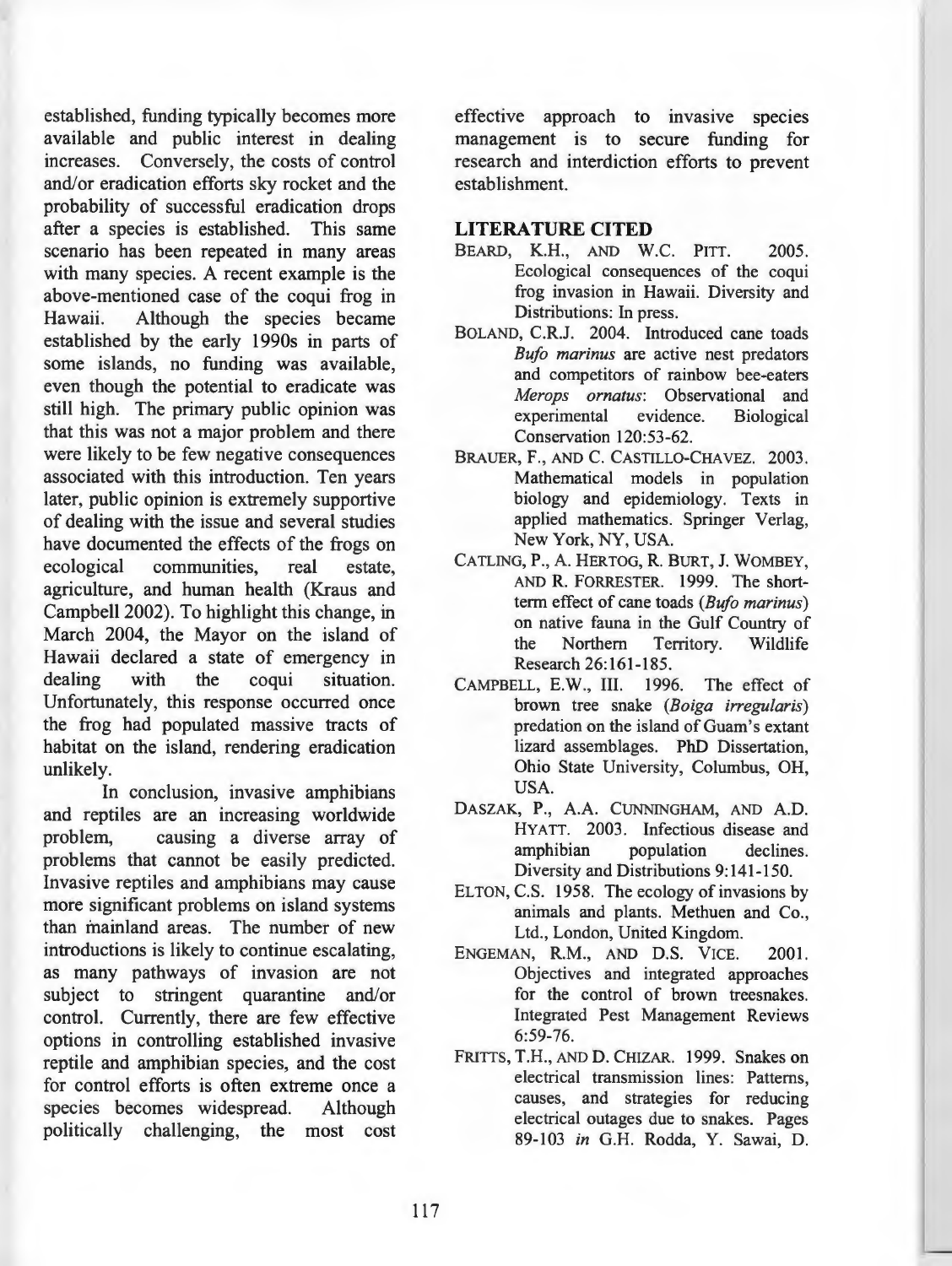Chizar, and H. Tanaka, editors. Problem snake management: The habu and the brown treesnake,. Cornell University Press, Ithaca, New York, NY, USA.

- $\overline{\phantom{a}}$ M.J. MCCOID, AND R.L. HADDOCK. 1994. Symptoms and circumstances associated with bites by the brown tree snake (Colubridae: *Boiga irregularis*) on Guam. Journal of Herpetology 28:27-33 .
- KATS, L.B., AND R.P. FERRER. 2003. Alien predators and amphibian declines: Review of two decades of science and the transition to conservation. Diversity and Distributions 9:99-110.
- KRAUS F., AND E.W. CAMPBELL. 2002. Human-mediated escalation of a formerly eradicable problem: The invasion of Caribbean frogs in the Hawaiian Islands. Biological Invasions 4(4):327-332
- --' , A. ALLISON, AND T. PRATT. 1999. *Efeutherodactylus* frog introductions to Hawaii. Herpetological Review 30:21-25 .
- LOWE, S., **M.** BROWNE, S. BOUDJELAS, AND **M .**  DE POORTER. 2004. 100 of the world's worst invasive alien species: A selection from the global invasive species database. The Invasive Species Specialist Group, Species Survival Commission. World Conservation Union.
- LUNTZ, S. 1998. Virus can't be used to control cane toads . Australasian Science  $19(8):10.$
- MACK, **R. N. , D.** SIMBERLOFF, **W.M.** LONSDALE, **H.** EVANS, **M .** CLOUT, AND F. BAZZAZ. 2000. Biotic invasions: Causes, epidemiology, global consequences and control. Ecological Applications 10:689-710.
- MCCOID, M.J. 1995. Non-native reptiles and amphibians. Pages 433-437 *in* E.T. Laroe, G.S. Farris, C.E. Puckett, P.D. Doran, and M.J. Mac, editors. Our living resources: A report to the nation on the distribution, abundance, and health of U.S. plants, animals, and ecosystems. U.S. Department of the Interior,

National Biological Service, Washington, D.C., USA.

- MCKEOWN, S. 1978. Hawaiian reptiles and amphibians . Oriental Publishing Company, Honolulu, HI, USA.
- MOONEY, H.A., AND R.J. HOBBS, EDITORS. 2000. Invasive species in a changing world. Island Press, Washington, D.C., USA.
- MOYLE, P.B. 1973. Effects of introduced bullfrogs, *(Rana catesbeiana)*, on the native frogs of the San Joaquin Valley, California. Copeia 1: 18-22.
- PITT, W.C., AND R.E. DORATT. 2005. Efficacy of hydrated lime on *Eleutherodactylus coqui* and an operational fieldapplication assessment on the effects on non-target invertebrate organisms. USDA, APHIS, WS, National Wildlife Research Center, Internal report. Hilo, HI, USA.
	- AND H. SIN. 2004a. Dermal toxicity of citric acid based pesticides to introduced Eleutherodactylus frogs in Hawaii. USDA, APHIS, WS, National Wildlife Research Center. Report to Hawaii Department of Agriculture. Hilo, HI, USA.
- AND \_\_\_\_\_. 2004b. Testing citric acid use on plants. Landscape Hawaii July/August 5/12.
- POUGH, F.H., **R.M.** ANDREWS, J.E. CADLE, M.L. CRUMP, A.H. SAVITZKY, AND K.D. WELLS. 1998. Herpetology. Prentice Hall, Inc.
- RODDA, G.H., AND T.H. FRITTS. 1992. The impact of the introduction of the colubrid snake *Boiga irregularis* on Guam's lizards. Journal of Herpetology 26: 166-174.
- SAVIDGE, J.A. 1988. Food habits of *Boiga irregularis,* an introduced predator on Guam. Journal of Herpetology 22:275- 282.
- SIMBERLOFF, D. 1995. Why do introduced species appear to devastate islands more than mainland areas? Pacific Science 49:87-97.
- AND B. VON HOLLE. 1999. Positive interactions of nonindigenous species: